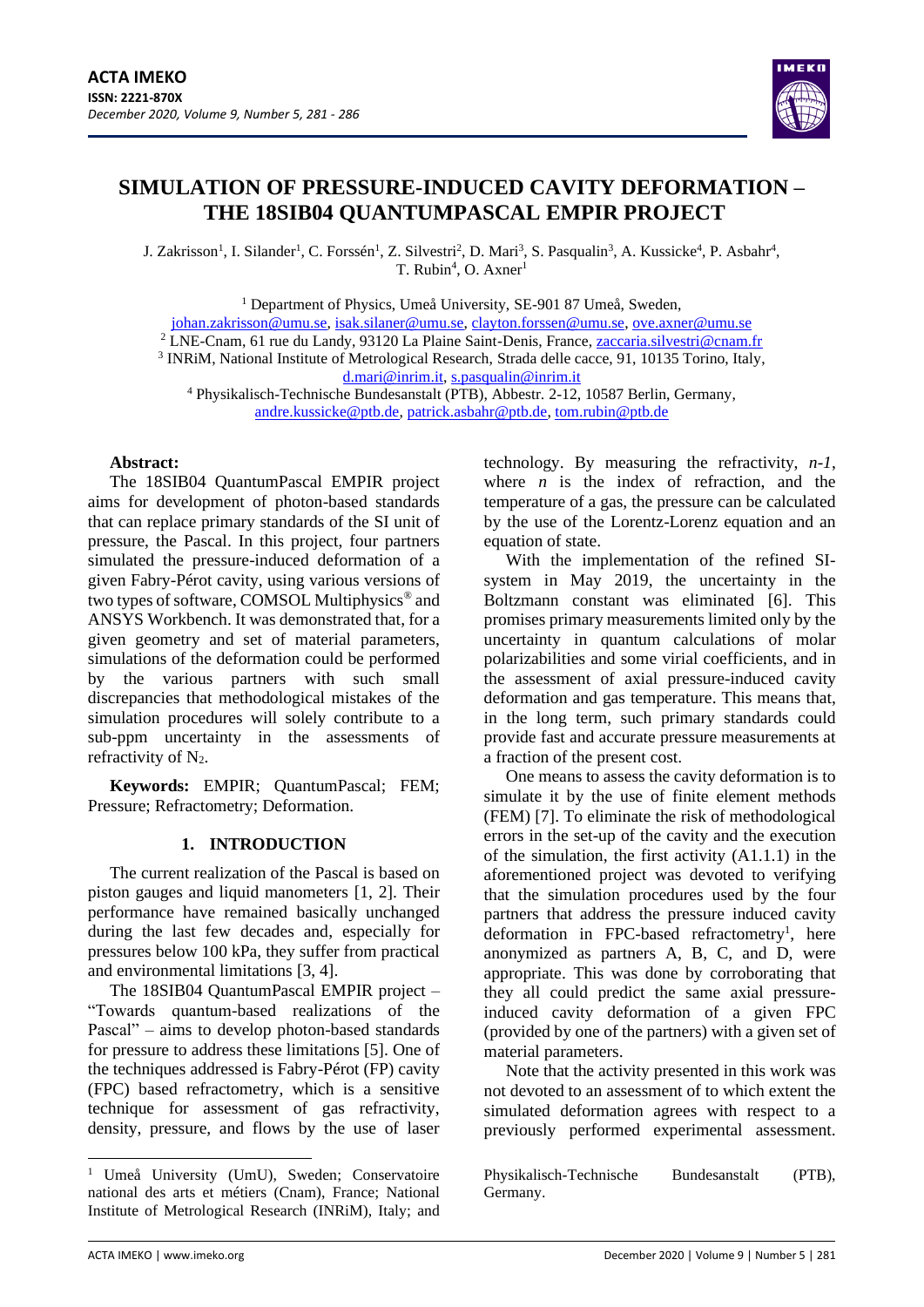Instead, using the verified modelling procedure, each partner will, in a subsequent project activity (A1.1.2), model the deformation of a FPC they have access to in their own laboratory, whose deformation they also will experimentally characterize (A1.1.3). Since all partners have FPCs with dissimilar geometries (sizes and spacer materials) and mirror mountings, the concept of accuracy will, by this procedure, at a later stage of the project, be scrutinized from a broad point of view.

It was agreed on that the work should be performed in the following way: after a first round of simulations, performed individually by each of the four partners, the results were to be compared. If discrepancies appeared, their causes were to be identified and resolved. This was to be continued until no significant inconsistencies remained. When consensus regarding the pressure-induced cavity deformation had been reached, it was considered that the set-ups of the cavities and the executions of the simulations did not incorporate any methodological inconsistencies.

## **2. DESCRIPTION OF THE CAVITY**

The cavity considered was a previously constructed and characterized cavity from Cnam [8]. The spacer, made of Zerodur®, schematically illustrated in [Figure 1,](#page-1-0) is 100 mm long with an inner and outer diameter of 34 and 56 mm, respectively. On each side, 15 mm thick mirrors, made of fused silica, with a diameter of 50 mm, are mounted to the cavity spacer by optical contacting.



<span id="page-1-0"></span>Figure 1: A 3D model of the simulated FP cavity.

To simplify the modelling, the cavity was considered to have flat mirrors. It was agreed on that the material parameters used in the simulations should be those presented in Table 1.

Table 1. Material properties used by all partners in the simulations.

| <b>Entity</b>         | <b>Spacer</b><br>material<br>$(Zerodur^@)$ | <b>Mirror</b><br>substrate<br>(fused silica) |
|-----------------------|--------------------------------------------|----------------------------------------------|
| Young's modulus (GPa) | 90.3                                       | 73                                           |
| Poisson ratio         | 0.24                                       | 0.155                                        |
| Density $(kg/m^3)$    | 2530                                       | 2195                                         |

## **3. SIMULATION PREOCEDURE**

### **3.1. Software used**

To ensure that the simulation results were not software dependent the software used in the simulations were, at the start of the project, not only chosen by the partners themselves, it was also emphasised that not all partners should use the same type or version of software. Three partners, A, B, and D, utilized various versions of COMSOL Multiphysics®, *viz.* the versions 5.3a/5.5, 5.4, and 5.5, respectively, together with the structural mechanics module, while two of the partners, B and C, used ANSYS Workbench – Academic Student 2019 R2 with a static structural toolbox (partner B thus used both types of software).

## **3.2. Set-up of the cavity**

To create the 3D model of the cavity the partners A and B used the built-in design module in COMSOL Multiphysics®. Partner C utilized the DesignModeler Ansys Workbench module to import CAD file created in Autodesk fusion 360. Partner D employed the CAD import module to import 3D models originally created in Autodesk Inventor Professional 2020.

Both the material of the cavity spacer and the mirrors were modelled using a linear-elastic model. The cavity spacer and the mirrors were considered to be unified, which means that they were seen and treated as one joint solid object. To simulate the application of a pressure onto the cavity, a boundary load was applied to all external surfaces.

To decrease computational work, the partners B, C, and D, utilized (three) symmetry planes and simulated solely 1/8 of the cavity. By using such planes, any rigid body motion of the cavity could automatically be eliminated, which facilitated interpretation of the results. The partner that simulated the full cavity, A, used Prescribed Displacement (or Roller) constraints in the symmetry planes to restrict any rigid body movement of the cavity.

Partner A performed (a set of) simulations of the cavity deformation based on modelling of the (entire) cavity using  $1 \times 10^4$  to  $1.7 \times 10^6$  mesh elements. Among the partners that simulated 1/8 of the cavity, to describe the modelled part of the cavity, partner B used  $1.9 \times 10^5$  mesh elements in COMSOL Multiphysics<sup>®</sup> and  $1.7 \times 10^2$  to  $2.9 \times 10^6$ mesh elements in ANSYS Workbench, partner C utilized 3.6  $\times$  10<sup>2</sup> to 2.1  $\times$  10<sup>4</sup> elements, while partner D employed  $1.2 \times 10^4$  to  $3.2 \times 10^6$  elements. The relevant meshing parameters for the finest mesh used in the simulation by each partner and for each type of software are summarized in Table 2.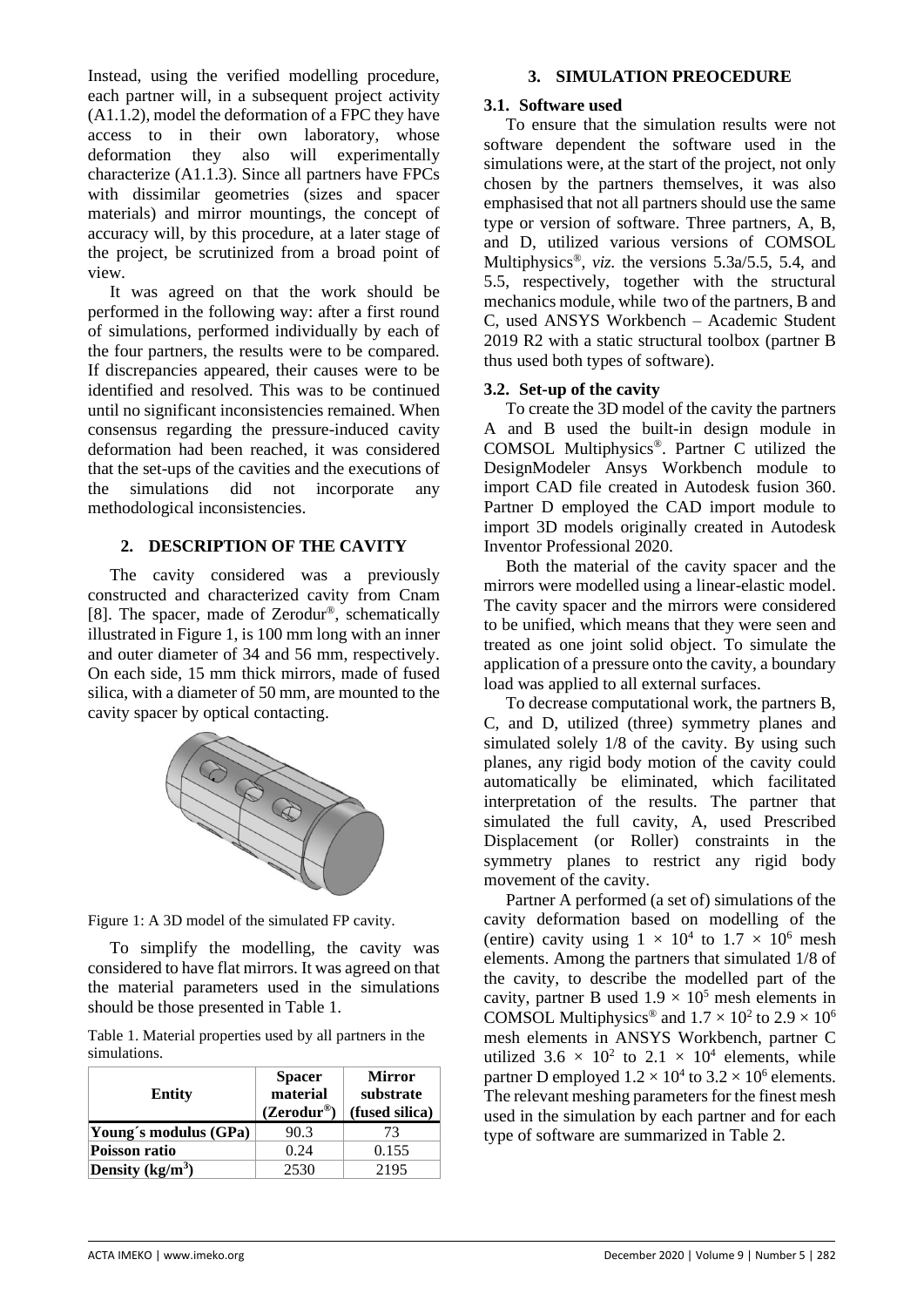| Table 2. Meshing parameters for the finest mesh used in the simulation by each partner. |  |  |  |
|-----------------------------------------------------------------------------------------|--|--|--|
|-----------------------------------------------------------------------------------------|--|--|--|

| <b>Partner</b>           | A - Comsol           | <b>B</b> - Comsol    | <b>B</b> - Ansys   | $C - \Lambda$ nsys   | D - Comsol         |
|--------------------------|----------------------|----------------------|--------------------|----------------------|--------------------|
| Number of mesh elements  | 1 735 324            | 190 000              | 2 948 108          | 21 061               | 3 168 777          |
| Maximum element size (m) | $1.2 \times 10^{-3}$ | $1.3 \times 10^{-3}$ | $1 \times 10^{-3}$ | $2.3 \times 10^{-3}$ | $5 \times 10^{-4}$ |
| Minimum element size (m) | $9 \times 10^{-6}$   | $1.3 \times 10^{-5}$ | $2 \times 10^{-4}$ | $2.8 \times 10^{-4}$ | $5 \times 10^{-6}$ |
| <b>Growth rate</b>       | 1.2                  | 1.3                  | 1.2                | 1.2                  | 1.2                |
| <b>Curvature factor</b>  | 0.25                 | 0.2                  |                    | 0.27                 | 0.2                |

An example of the meshing of the cavity (provided by partner D) is presented in [Figure 2.](#page-2-0)



<span id="page-2-0"></span>Figure 2. An example of a meshing of the cavity shown in a cross-sectional view.

## **4. RESULTS**

#### **4.1. Typical strain in a pressurized cavity**

A typical pressure-induced deformation of the cavity addressed, created by partner D, is presented in [Figure 3.](#page-2-1) The colours on the cross section surface represent the pressure-normalized longitudinal repositioning of the cavity material (along the optical axis) relative to the centre of the cavity, i.e.,  $\delta L/P$ , where  $\delta L$  is the axial repositioning relative the centre of the cavity and  $P$  is the pressure.



<span id="page-2-1"></span>Figure 3. Cross section of the cavity. The colour on the cross section surface represents pressure-normalized longitudinal repositioning of the cavity material relative to the centre of the cavity,  $\delta L/P$ , in units of m Pa<sup>-1</sup>. The semi-disc in the lower left corner represents the same entity for half of the reflective surface of one of the mirrors.

This figure shows that the longitudinal deformation of the cavity is dominated by a (close-tolinear) deformation (compression) of the cavity spacer and that the bending of the mirrors plays a minor role.

The simulations of the cavity deformation were then quantized in terms of a pressure-normalized strain of the cavity, i.e. the relative pressureinduced change in length of the cavity for a given pressure, defined as  $(\Delta L / L) / P$ , where  $\Delta L$  is the change in length between the centre points of the reflective surface of the two mirrors induced by the presence of gas and  $L$  is the length of the undeformed cavity (i.e., for  $P = 0$  Pa).

#### **4.2. First round of simulations**

The first round of simulations, based on independent work by each partner, predicted a pressure-normalized strain ranging from  $-5.4 \times 10^{-7}$ <sup>12</sup> to -7.85  $\times$  10<sup>-12</sup> Pa<sup>-1</sup>, with a mean of -6.49  $\times$  10<sup>-12</sup> Pa<sup>-1</sup> and a ( $2\sigma_{\overline{x}}$ ) confidence interval of  $\pm 13\%$ .

This spread was significantly larger than considered adequate. A scrutiny revealed that it was attributed to methodological errors in the setup of the cavity and the execution of the simulations. This led to a revision process in which all partners independently reviewed, in detail, their set-up and execution processes. During this process, the causes for the large spread in results were successively identified. In all cases, they were found to originate from incorrect or inappropriately applied input parameters, boundary conditions, or procedures ascribed to misunderstandings about how the pertinent program interpreted or utilized the various input parameters. When the various misunderstandings were identified, they were remedied.

#### **4.3. Final set of simulations**

In the final set of simulations, when no methodological set-up or execution errors remained, the partners made systematic investigations of the influence of the number of mesh elements on the predicted pressure-induced deformation. Such a study is shown in [Figure 4.](#page-3-0)

It was found that there is a clear dependence of the pressure-induced strain on the number of mesh elements. For partner D, for example, which performed simulations using  $1.2 \times 10^4$  to  $3.2 \times 10^6$ mesh elements, the normalized pressure induced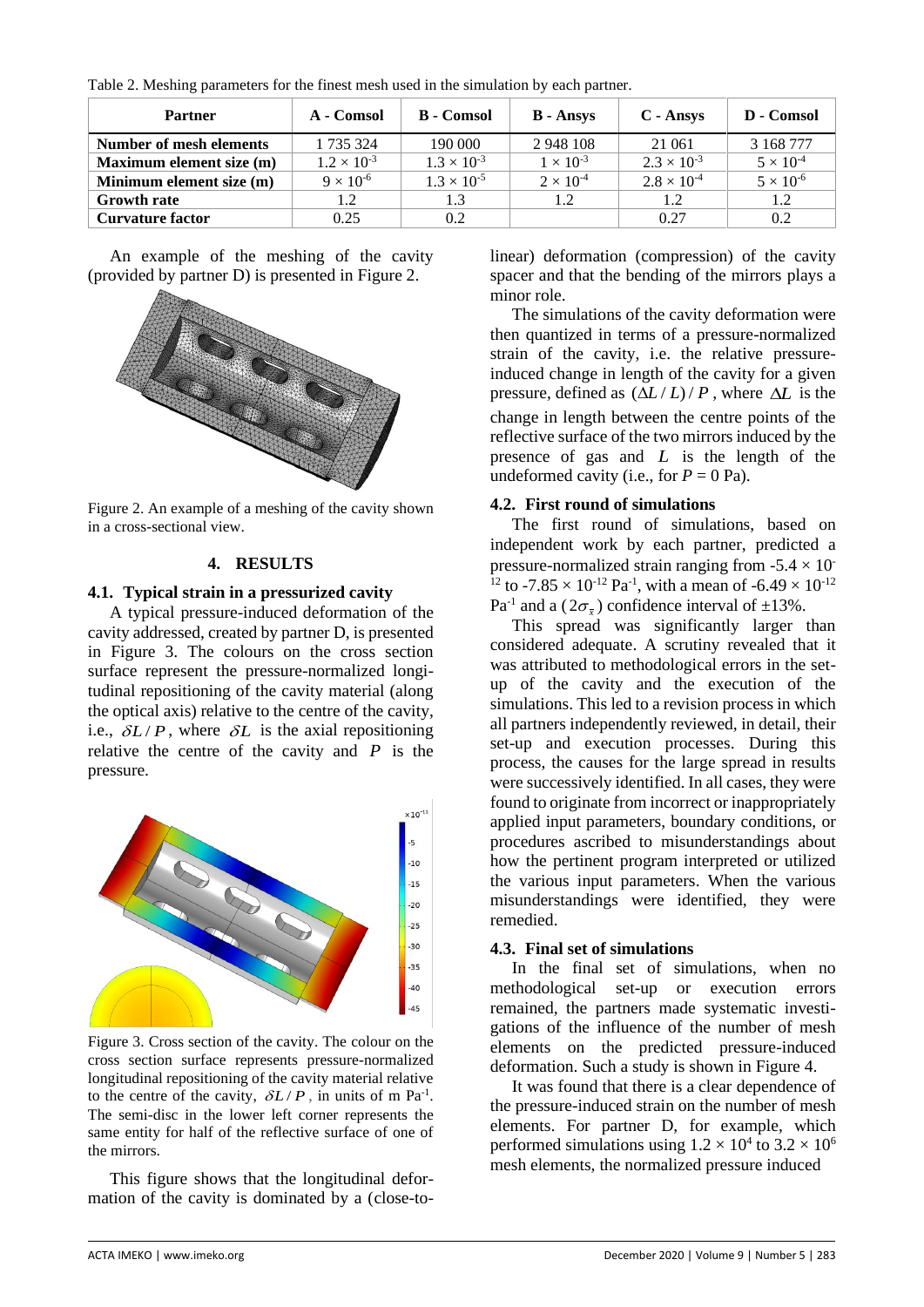

<span id="page-3-0"></span>Figure 4. Simulated normalized pressure-induced strain from the four partners. Note that the "plus" makers indicate the use of COMSOL Multiphysics® while the "square" markers denote the use of ANSYS Workbench. Moreover, partner A simulated the entire cavity spacer, while the other partners modelled only 1/8 of it.

deformation ranged from  $6.3888 \times 10^{-12}$  to  $6.3903$  $\times$  10<sup>-12</sup> Pa<sup>-1</sup>. The simulations performed by the other partners showed a similar behaviour. This implies that it is in general advisory to perform an analysis of the dependence of the strain as a function of the number of mesh elements, and choose an appropriate number of mesh elements for the type of simulation performed.

However, it was also found that the pressureinduced strain levels off asymptotically with the number of mesh elements. This implies that the simulations with the largest number of mesh points are least dependent of the number of mesh points used and are thereby assumed to be those with highest accuracy.

On the other hand, the difference in simulated deformation performed by partner D when the two largest numbers of mesh points were used (1.2 and  $3.2 \times 10^6$  elements, respectively) is only  $2 \times 10^{16}$  $Pa^{-1}$ , which, for  $N_2$ , corresponds to a relative uncertainty in the assessed refractivity of solely 0.075 ppm. This implies that simulations with an excessive number of mesh elements may not necessarily be needed

[Figure 4](#page-3-0) shows that the pressure-induced strain ranged, for each partner (simulated using the largest number of mesh points), from -6.3899  $\times$  10<sup>-1</sup> <sup>12</sup> to -6.3908  $\times$  10<sup>-12</sup> Pa<sup>-1</sup>, with a mean of -6.3902  $\times$  $10^{-12}$  Pa<sup>-1</sup> and a relative 95% confidence interval (  $(2\sigma_{\overline{x}})$  of  $\pm 3 \times 10^{-16}$  Pa<sup>-1</sup>, corresponding to  $\pm 50$  ppm (parts-per-million). Since the simulations were performed under slightly different conditions, with somewhat dissimilar procedures, and this confidence interval corresponds, for  $N_2$ , to a relative uncertainty in the assessed refractivity of 0.1 ppm, this was found adequate. The results are, for clarity, summarized in [Table 3.](#page-3-1)

<span id="page-3-1"></span>Table 3. Summary of the simulated pressurenormalized cavity deformation using the finest meshing by each partner and software.

| <b>Partner – Software used</b>                                   | <b>Pressure-normalized</b><br>deformation:<br>$(\Delta L/L)/P$<br>in $10^{12}$ Pa <sup>-1</sup> |
|------------------------------------------------------------------|-------------------------------------------------------------------------------------------------|
| $A - Comsol$                                                     | $-6.3900$                                                                                       |
| <b>B</b> – Comsol                                                | $-6.3899$                                                                                       |
| $B - \text{Answers}$                                             | $-6.3908$                                                                                       |
| $C - \text{Answers}$                                             | $-6.3900$                                                                                       |
| $D - Comsol$                                                     | $-6.3903$                                                                                       |
| Average value                                                    | $-6.3902$                                                                                       |
| <b>Standard error of the</b><br>mean ( $\sigma_{\overline{r}}$ ) | $1.5 \times 10^{-4}$                                                                            |
| 95% ( $2\sigma_{\overline{x}}$ ) confidence<br>interval          | $2.9 \times 10^{-4}$                                                                            |

## **5. DISCUSSION**

## **5.1. Technicalities**

It can be noticed that the simulations performed on the entire cavity (by partner A) in virtually all cases predicted a deformation that is smaller than those addressing 1/8 of the cavity. However, when the entire cavity is simulated, there are roughly eight times more mesh elements than what would be if 1/8 of the cavity would be simulated. By recalculating the numbers of mesh elements used in the simulations of 1/8 of the cavity to those for the entire cavity, the results of the 1/8 of the cavity conform to the simulations of the entire cavity. From this we conclude that using symmetry planes can, for this cavity, be seen as appropriate.

Similarly, although there is a tendency that the simulations made using the ANSYS Workbench software (by partner B and C) consistently predict larger deformations than those made on the COMSOL Multiphysics® software (for comparable number of mesh elements), the difference in simulated deformation performed by the two types of software when the largest numbers of mesh points were used (partner B, Ansys,  $2.9 \times 10^6$ ) elements, and partner D, Comsol,  $3.2 \times 10^6$ elements, respectively), is only  $5 \times 10^{-16}$  Pa<sup>-1</sup>, which, for  $N_2$ , corresponds to a relative uncertainty in the assessed refractivity of solely 0.17 ppm. This indicates that when a large number of mesh elements are being used, the difference between the two types of software is insignificant in comparison to several other types of uncertainties, e.g., those from dynamic molar polarizabilities.

It is also possible that some other meshing parameters (or settings) than those identified in this report can affect the simulations. However, no study of such phenomena was addressed in this comparison.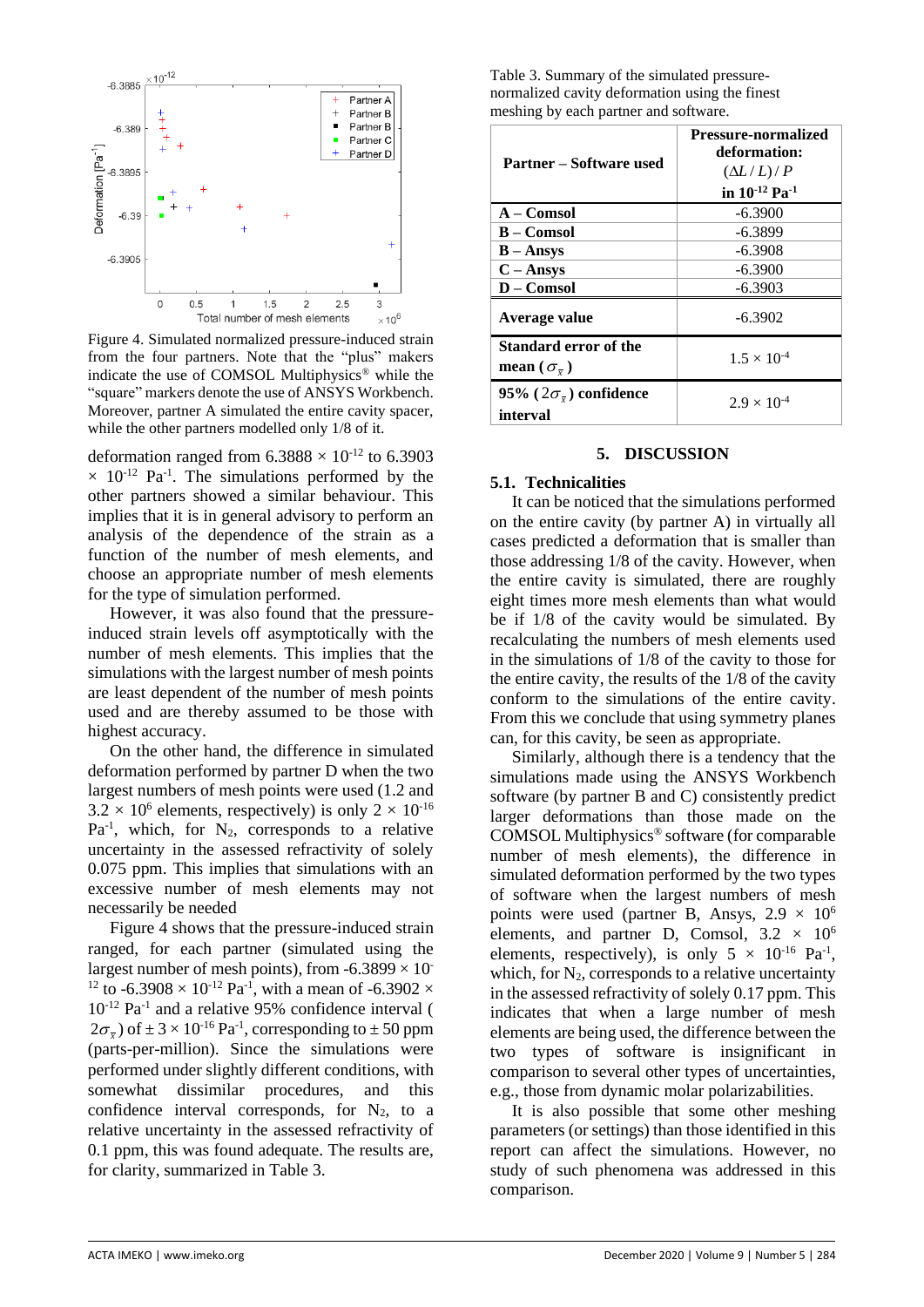## **5.2. Consensus**

As was alluded to above, the simulations performed by the various partners, utilizing dissimilar software and set-up strategies, did finally, for a given geometry and set of material parameters, provide a relative 95% ( $2\sigma_{\overline{x}}$ ) confidence interval of  $\pm 3 \times 10^{-16}$  Pa<sup>-1</sup>. For the FP cavity addressed, this corresponds, for  $N_2$ , to a relative uncertainty in the assessed refractivity solely of 0.1 ppm, which, for the pertinent QuantumPascal EMPIR project, is considered adequate.

## **5.3. Accuracy**

The deformation of this cavity has previously been experimentally assessed to  $(6.030 \pm 0.005) \times$  $10^{-12}$  Pa<sup>-1</sup> [8]. The simulated values differ systematically 6 % from this. Since the accuracy of the simulations is given by the accuracy of both the cavity spacer material parameters and the geometrical quantities, and none of these where considered having any uncertainty in this work (see e.g. Table 1), it is possible that this discrepancy can, to a certain extent, be explained by uncertainties in these entities.

It is also possible that the accuracy is affected by features not included in the simulations, e.g. the mounting of the cavity, gravity, or aging. Although such effects were not a part of the A1.1.1 task in the 18SIB04 QuantumPascal EMPIR project under which this study was performed, the influence of the former of these was investigated by one of the partners (A) who showed that the mounting of the cavity indeed could affect the final deformation.

It is also plausible that the deviations between the simulated and the experimentally assessed values can be attributed to yet unidentified experimental processes or features.

It is finally worth to note that for cavities with more complex design (e.g. with more intricate mirror mounting), the accuracy is likely to be adversely affected by the fact that the actual cavity geometry will be less accurately known.

## **6. SUMMARY AND CONCLUSION**

The ability of four partners of the 18SIB04 QuantumPascal EMPIR project to simulate, by FEM-simulations, the pressure-induced cavity deformation of a given FP cavity has been assessed. When setting up the simulations, it was found that considerable care must be taken regarding the input parameters and boundary conditions since any minor inaccuracies in these could lead to non-negligible errors in the simulations.

In the absence of methodological inconsistencies, and for a given geometry and set of material parameters, adequate agreement between the

simulations made by the various partners was reached. It was found that the use of different types of software did not significantly affect the results. On the other hand, a certain dependence on the number of mesh elements used was found. It was found that the remaining discrepancies were small, with a  $2\sigma$  confidence interval solely of  $\pm$  50 ppm. Since this spread in the predicted cavity deformation corresponds to an uncertainty in assessed refractivity of  $N_2$  and He solely of 0.1 and 0.9 ppm, respectively, this was considered adequate for the project.

Although good consensus among the various partners regarding simulated pressure-induced strain of the cavity considered was reached, a comparison with a previous experimentally assessed deformation assessment indicated a 6 % deviation. Considering that the most probable values of all material parameter were used in the simulations, this indicates that it may be unlikely that simulations by themselves can provide lowppm accuracy in assessment of refractivity. However, since accuracy and compliance with experimental data were not an issue of the A1.1.1 activity under which this work was performed, no further investigations of the causes for the observed discrepancy between simulated and experimental pressure-induced strain were performed; it was considered sufficient to demonstrate consensus regarding set up and execution of the FEM software used for the simulations. Instead, the upcoming activities in the project, in which each partner will model the deformation of a FPC they have access to in their own laboratory whose deformation they also will experimentally characterize, will assess to which extent simulations are a feasible means to assess cavity deformation.

This project (QuantumPascal, 18SIB04) has received funding from the EMPIR programme cofinanced by the Participating States and from the European Union's Horizon 2020 research and innovation programme; the Swedish Research Council (VR) (Project No. 621-2015-04374); the Umeå University Industrial Doctoral School (IDS); and the Kempe Foundations (Project No. 1823, U12).

## **7. REFERENCES**

- [1] C.R. Tilford, "3 and a half centuries later the modern-art of liquid-column manometry", Metrologia, vol. 30, pp. 545-552, 1994.
- [2] S. Semenoja and M. Rantanen, "Comparisons to establish a force-balanced piston gauge and a spinning rotor gauge as the new measurement standards of MIKES", Vacuum, vol. 73, pp. 269- 274, 2004.
- [3] J. H. Hendricks, D. A. Olson, "1-15,000 Pa Absolute mode comparisons between the NIST